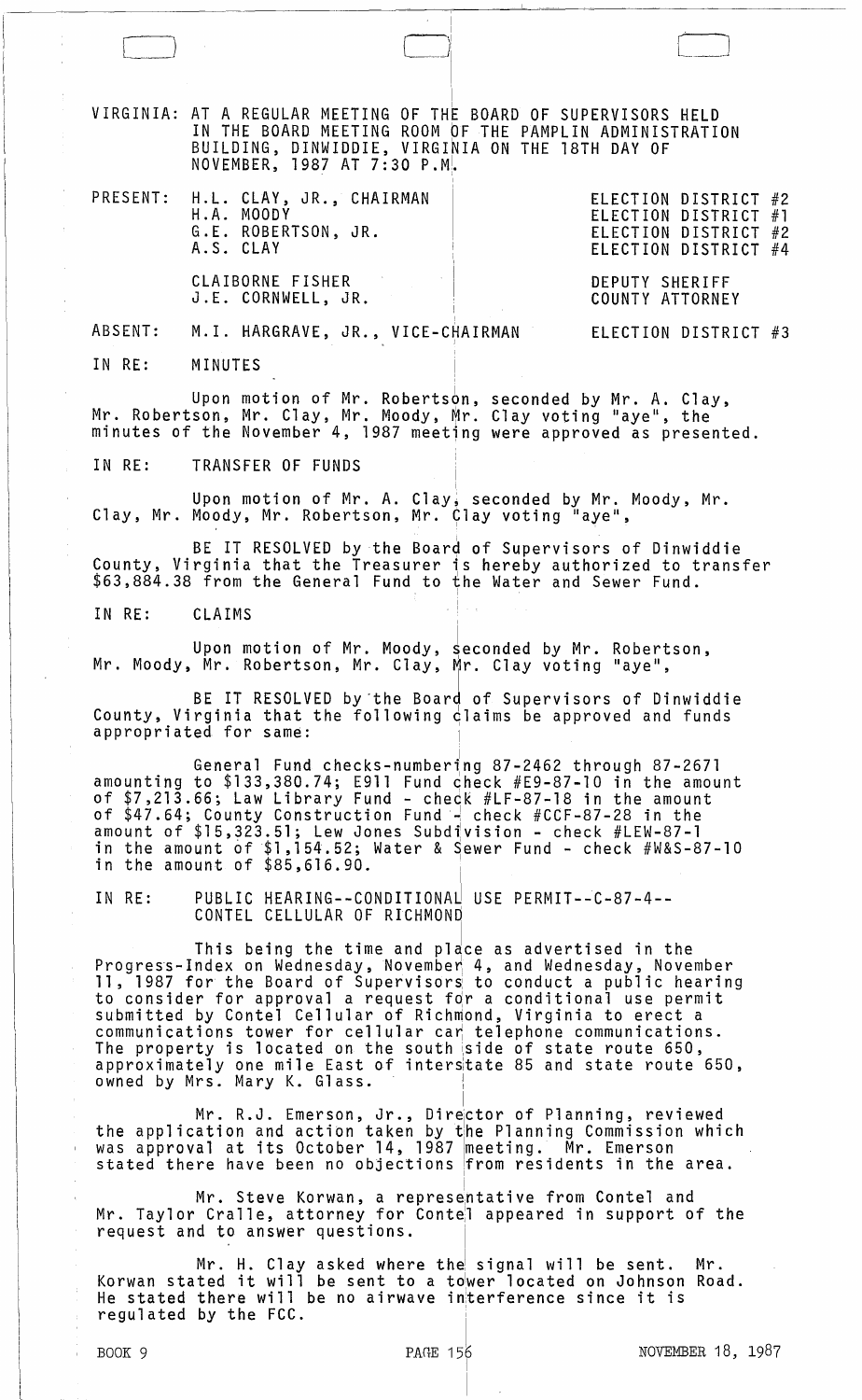Mr. Robertson asked about testing of the structure for wind load. Mr. Korwan stated it has been tested and certified by a Virginia engineer.

Mr. David Lucas asked if it will emit microwaves. Mr. Korwan said no.

No one spoke in opposition.

Upon motion of Mr. A. Clay, seconded by Mr. Moody, Mr. Clay, Mr. Moody, Mr. Robertson, Mr. Clay voting "aye", the request<br>by Contel Cellular of Richmond for a conditional use permit to erect a communications tower on Route 650 was approved.

IN RE: PUBLIC HEARING--P-87-6--RANDALL WEGMAN

This being the time and place as advertised in the Progress-Index on Wednesday, November 4, and Wednesday, November 11, 1987 for the Board of Supervisors to conduct a public hearing to consider for adoption an ordinance to change the district classification of Section 32(2) Parcel 2 from Agricultural, General, District A-2 to Agricultural, Rural Residential District  $A-R$ .

Mr. R.J. Emerson, Jr., Director of Planning, reviewed the application and the action taken by the Planning Commission which was disapproval at its October 14, 1987 meeting. Mr. Emerson stated the original plat was recorded without approval and never has been in compliance. Other reasons for disapproval were: 1. A-R is a residential zoning classification and carries restrictions of a residential area; Ž. Mr. Wegman only had 6 building<br>rights and has used those plus 2 more. 3. Water & sewer will not be available to the property for some time.

Mr. H. Clay stated as he understood it, there is no way the rezoning can be legally allowed without a change in the zoning ordinance. Mr. Emerson stated that was correct. The only inquiry on the rezoning was from Mr. Ragsdale and he brought in a copy<br>of an agreement he had made with Mr. Wegman on the sale of the property. This agreement cannot be enforced by the County.

Mr. Robertson asked if the Planning Commission was recommending any action besides denial. Mr. Emerson stated the Planning Commission felt the Board may want to examine the parent tract ordinance because there are other people in the same position as Mr. Wegman.

Mr. Randall Wegman appeared in support of his rezoning request. He stated he had been unable to find any restrictions in the County ordinance on A-R zoning, but if they do exist, he would like to withdraw his request. He has farm animals and he does not want restrictions on what he can do. He stated he wanted a piece of property for his children to build on but could not use 119 acres, so he sold part of it. He said the previous zoning administrator, Mr. W.C. Scheid, assured him the property carried 6 building rights and he could sell 5 and build on the 6th himself. Also, he could take care of his children under the law. He then sold 4 lots, built on one himself and sold one to his daughter. Mr. Wegman then stated Mr. Dennis Martin, the zoning administrator prior to Mr. Emerson, told him he had 2 parent tracts and 2 more building rights, which he used. Later, he came to Mr. Emerson for a zoning permit and Mr. Emerson has a different translation.

Mr. Wegman then asked for an interpretation of Sec. 18-3, paragraph 7 of the County Code.

Mr. J.E. Cornwell, Jr., County Attorney, stated the issue before the Board was a rezoning request, not the division of land.

 $\omega_{\rm{max}}$  and  $\omega_{\rm{max}}$ 

 $\omega_{\rm{max}}$ 

A general discussion was held on division of the property. Also, questions were asked by two individuals present, who had

المعاربان

 $\alpha$  , and  $\alpha$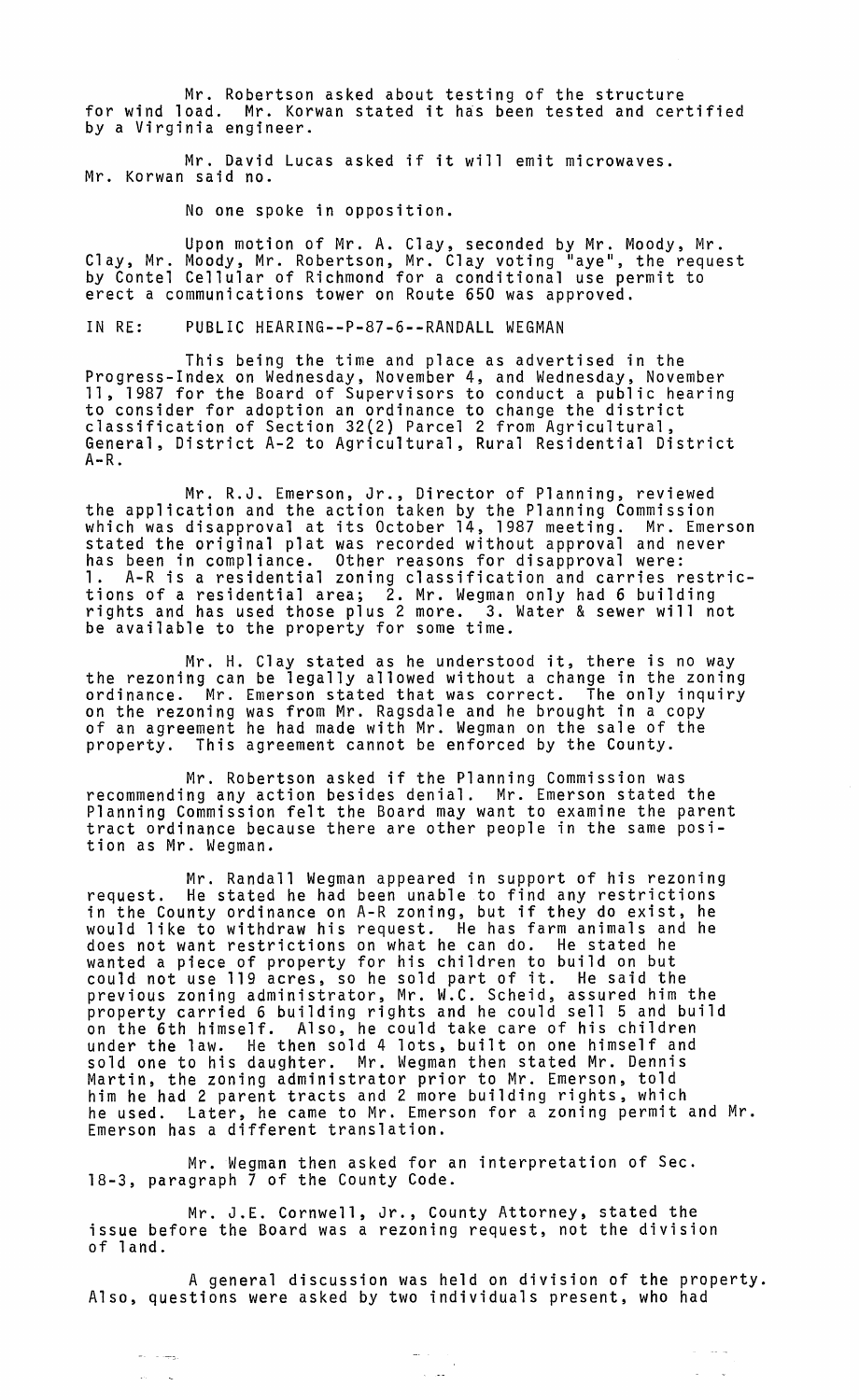purchased property from Mr. Wegman, .<br>They were told to bring their plats<br>they would be reviewed. concerning their building rights. to the zoning administrator and

 $\Box$ 

i i

Mr. Moody asked Mr. Wegman what would prevent his children from selling to someone else. Mr. Wegman stated the Board could put stipulations on the rezoning.

Mr. Wegman stated he did not want the AR zoning if it<br>had restrictions. He would withdraw his request. He would withdraw his request.

Upon motion of Mr. Robertson, seconded by Mr. Moody, Mr. Robertson, Mr. Moody, Mr. Clay, Mr. Clay voting "aye",

BE IT RESOLVED that the Board of Supervisors of Dinwiddie County, Virginia accepts Mr. Randall Wegman's withdrawal of rezoning application P-87-6; and  $\qquad \Big\vert$ 

BE IT FURTHER RESOLVED by the Board of Supervisors of Dinwiddie County, Virginia that the Planning Commission is instructed to review the parent tract ordinance and make recommendations to the Board.

IN RE: VEHICLE LICENSE ORDINANCE CHANGES

Mr. J.E. Cornwell, Jr., County Attorney, presented three (3) amendments to the vehicle license ordinance, dealing with Sections 14-17a, 14-19 and 14-22. Mr. Cornwell presented two alternatives to amend Section 14-l7a. Mr. T.O. Rainey, III, Commonwealth Attorney, selected the alternative he felt com~ortab1e with prosecuting.

, I <sup>I</sup>Upon motion of Mr. Robertson, seconded by Mr., A. Clay, Mr. Robertson, Mr. Clay, Mr. Moody, Mr. Clay voting "aye", the County Attorney was authorized to advertise for public hearing at the December 16, 1987 meeting, the amendments to Sections 14-17a,  $14-19$  and  $14-22$  as presented.

!

IN RE: DENIAL OF INSURANCE CLAIMS--TODD EVANS, WENDAL GIVENS **& DESTRY BROWN** 

Mr. J.E. Cornwell, Jr., County Attorney, stated three insurance claims were presented at the last meeting: Todd Evans, Wenda1 Givens and Destry Brown. Action was postponed until this meeting. Mr. Givens had been asked to submit additional information concerning his claim. To date, Mr. Cornwell stated he had not received the information nor had any contact from the other two claimants.

Mr. Cornwell recommended that the three claims be denied.

Upon motion of Mr. A. Clay, seconded by Mr. Moody,<br>Mr. Clay, Mr. Moody, Mr. Robertson, Mr. Clay voting "aye",

BE IT RESOLVED by the Board of Supervisors of Dinwiddie County, Virginia that the insurance claims made by Todd Evans, Wendal Givens and Destry Brown be denied.

IN RE: CABLETELEVISION AGREEMENT-+MODIFICATION TO LEASE

Upon motion of Mr. Robertson, seconded by Mr. Moody, Mr. Robertson, Mr. Moody, Mr. Clay, Mr. Clay voting "aye",

BE IT RESOLVED by the Board of Supervisors of Dinwiddie County, Virginia that the County Admjnistrator be authorized to sign the modification to the cabletelevision agreement with Dinwiddie Cable TV to allow additional equipment to be installed at their receiving station located at the Namozine VFD.

IN RE: METHODIST CHURCH SUBDIVISION--REQUEST TO VACATE PLAT

Mr. J.E. Cornwell, Jr., County Attorney, presented a request from Mr. D. Carleton Mayes to vacate the subdivision plat<br>of the Methodist Church Subdivision. The subdivision has seven

 $\mathbf i$  $\bar{1}$  $\bar{1}$  $\bar{z}$ 

 $\mathbf{I}$